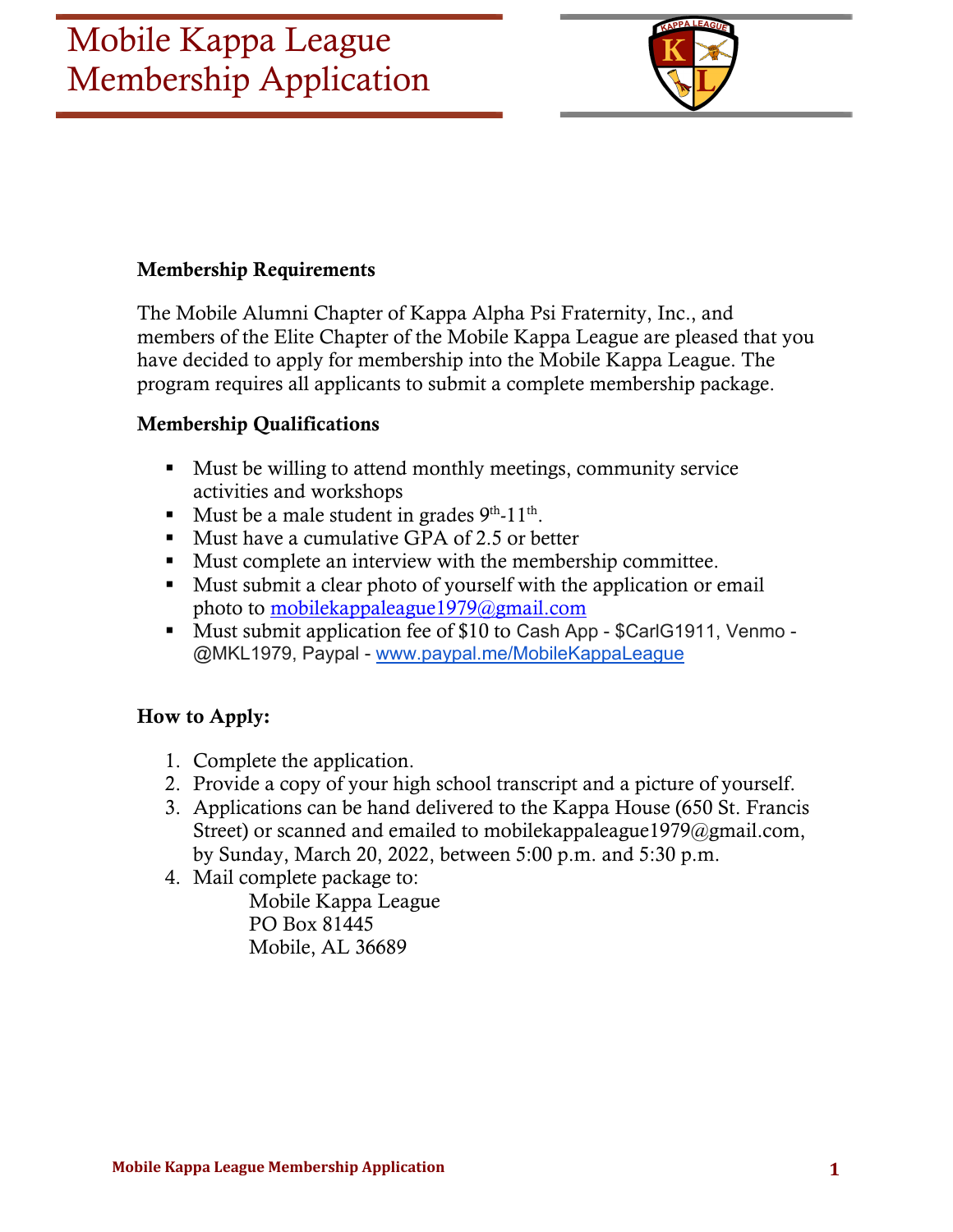

## Personal Information

| Name: (Last, First, Middle)                                     |                               |
|-----------------------------------------------------------------|-------------------------------|
| Address:                                                        |                               |
| City, State, Zip Code                                           |                               |
| <b>Home Phone:</b>                                              |                               |
| Email/Instagram:                                                |                               |
| <b>Cell Phone:</b>                                              |                               |
| <b>Birth Date:</b>                                              |                               |
| Age:                                                            |                               |
| Grade:                                                          |                               |
| Parent/ Guardian - Dad                                          |                               |
| <b>Address &amp; Home Phone:</b><br>$\Box$ Same as applicant    | (if different from applicant) |
| Email:                                                          |                               |
| <b>Cell Phone:</b>                                              |                               |
| Parent/ Guardian -<br>Mom:                                      | (if different from applicant) |
| <b>Address &amp; Home Phone:</b><br>$\square$ Same as applicant |                               |
| Email:                                                          |                               |
|                                                                 |                               |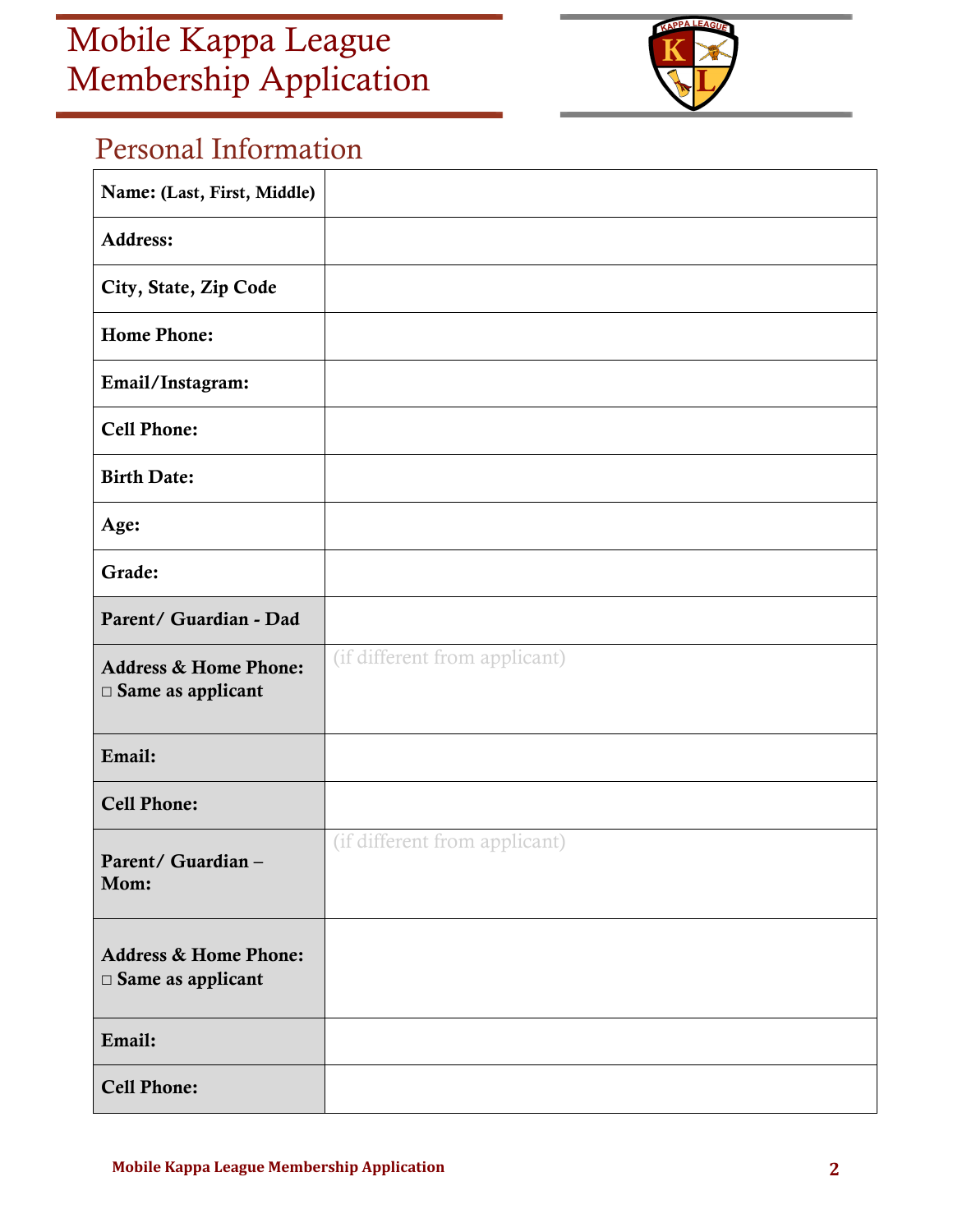

## Emergency Contact Information

| Name              | Name              |  |
|-------------------|-------------------|--|
| Relationship      | Relationship      |  |
| Place of          | Place of          |  |
| Employment        | Employment        |  |
| Occupation        | Occupation        |  |
| <b>Home Phone</b> | <b>Home Phone</b> |  |
| <b>Work Phone</b> | <b>Work Phone</b> |  |

### Academic Information

| <b>School Name:</b> | <b>School</b><br>Address: | City, State, Zip | Principal/Teacher | Phone | <b>GPA</b><br>(based on<br>$4.0$ scale) |
|---------------------|---------------------------|------------------|-------------------|-------|-----------------------------------------|
| High School:        |                           |                  |                   |       |                                         |
| Middle School:      |                           |                  |                   |       |                                         |

### Activities (check all that apply)

Please list your hobbies, interests, community service, sports, musical, art and/or extracurricular activities.

| Performing<br>Arts: | $\Box$ Sing $\Box$ Dance $\Box$ Act $\Box$ Oratory $\Box$ Art $\Box$ Photography<br>$\Box$ Musical Instrument-Type:     |
|---------------------|-------------------------------------------------------------------------------------------------------------------------|
| Sports:             | $\Box$ Basketball $\Box$ Baseball $\Box$ Track $\Box$ Tennis $\Box$ Golf $\Box$ Football<br>$\Box$ Soccer $\Box$ Other: |
| Technology:         | $\Box$ Computer Science $\Box$ Web Design $\Box$ Graphic Art<br>)ther <sup>.</sup>                                      |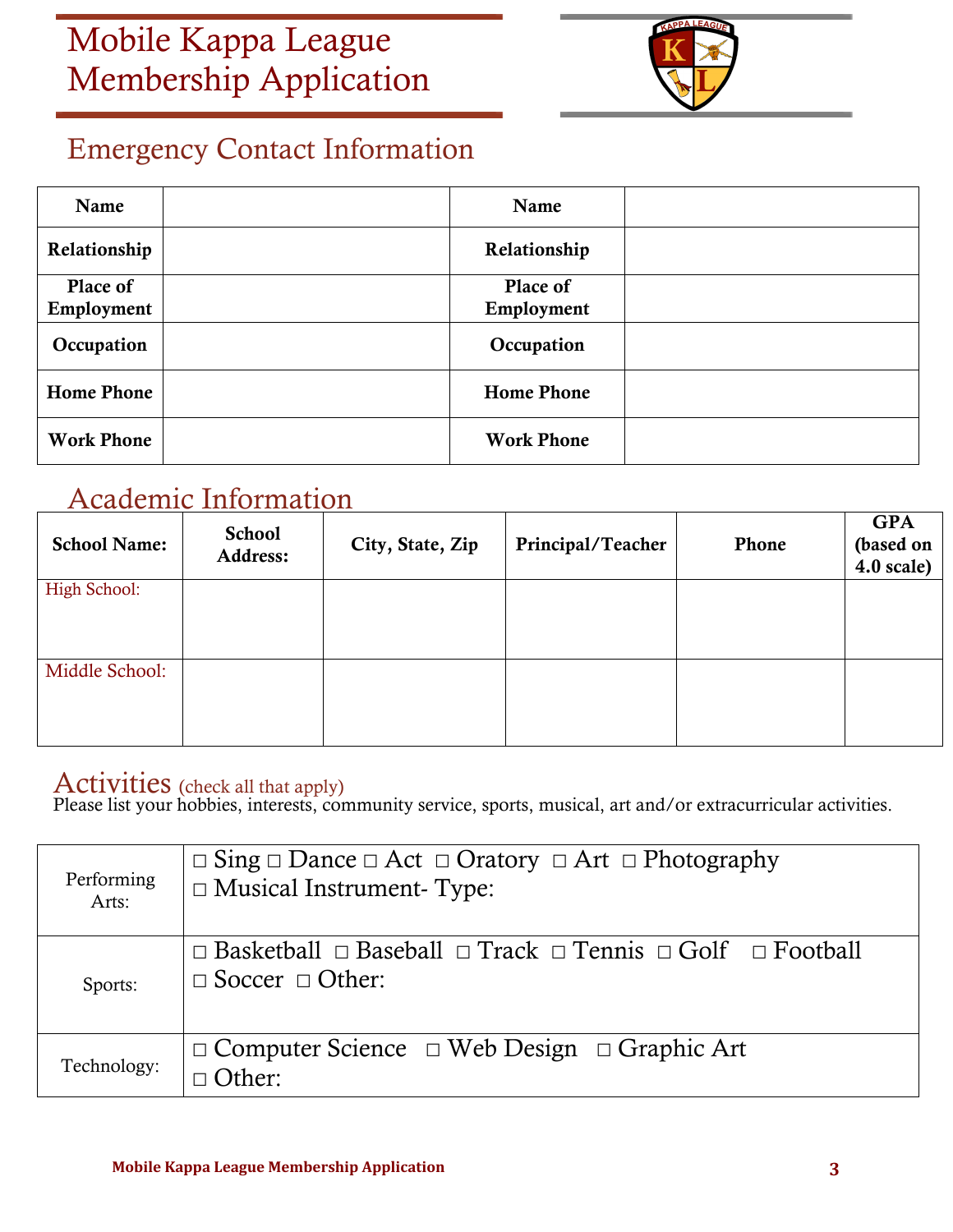

### Activities continued

Please list your hobbies, interests, community service, sports, musical, art and/or extracurricular activities.

| List honors and Outstanding Achievements<br>you have received: | 1.<br>2.<br>3. |
|----------------------------------------------------------------|----------------|
| List community organizations which you've<br>been involved:    | 1.<br>2.<br>3. |
| List school clubs/activities you have been<br>involved in:     | 1.<br>2.<br>3. |
| List any other hobbies or interests:                           | 1.<br>2.<br>3. |

## Work Experience If Applicable

| <b>Employer:</b> | <b>Employer:</b> |  |
|------------------|------------------|--|
| Date,            | Date,            |  |
| from/to:         | from/to:         |  |
| Hours            | Hours            |  |
| worked per       | worked per       |  |
| week:            | week:            |  |
| Job              | Job              |  |
| description:     | description:     |  |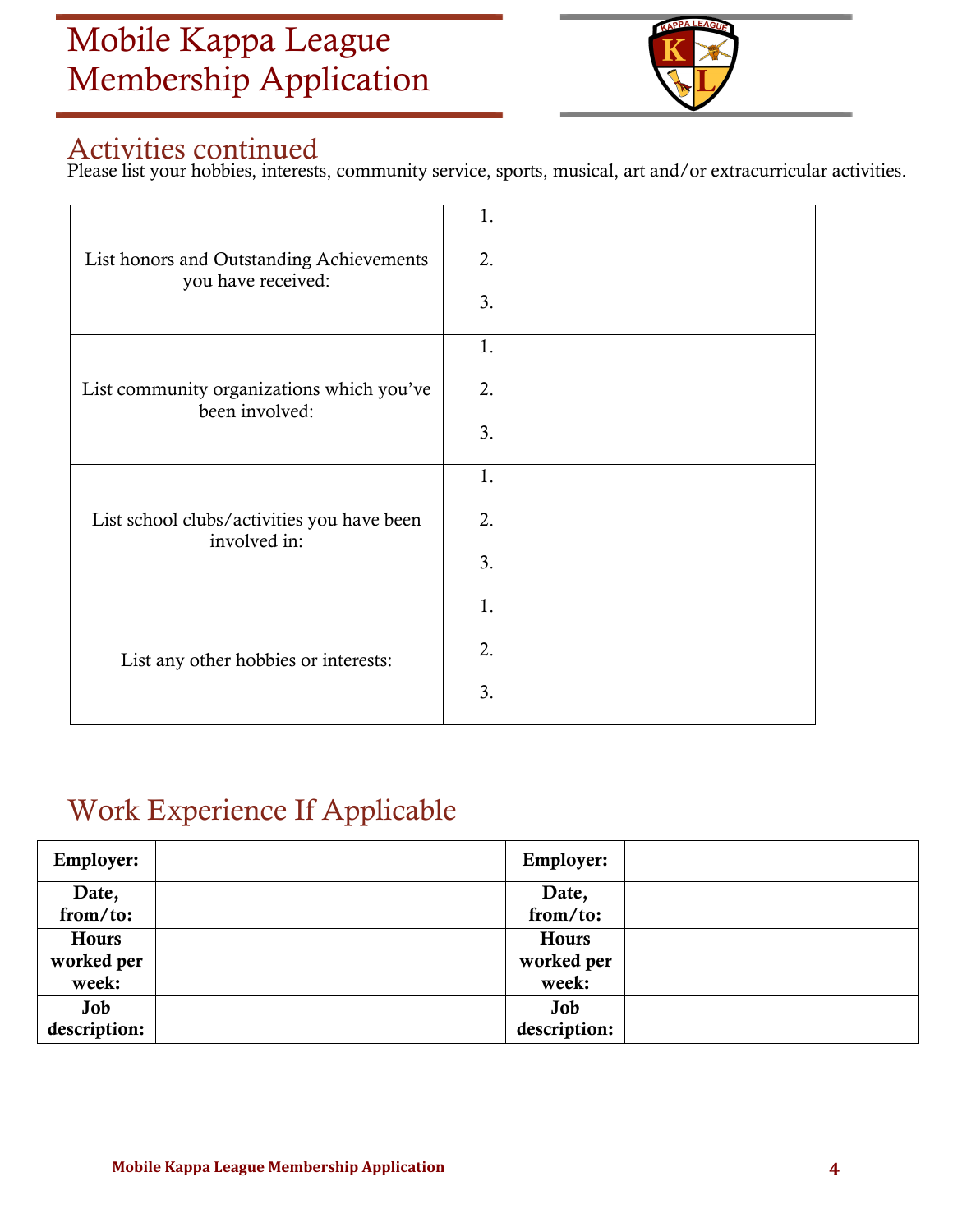

| mennocranip <i>r</i> repriedition                                                                            |  |
|--------------------------------------------------------------------------------------------------------------|--|
| <b>Aspirations/Interests</b>                                                                                 |  |
| What are your career ambitions?                                                                              |  |
|                                                                                                              |  |
| List colleges/ universities you are interested in attending:                                                 |  |
| 1.                                                                                                           |  |
| $3.$ $4.$                                                                                                    |  |
| Why are you interested in participating in the Mobile Kappa League?                                          |  |
|                                                                                                              |  |
|                                                                                                              |  |
| If you are granted the opportunity to participate in the Mobile Kappa League, what are<br>your expectations? |  |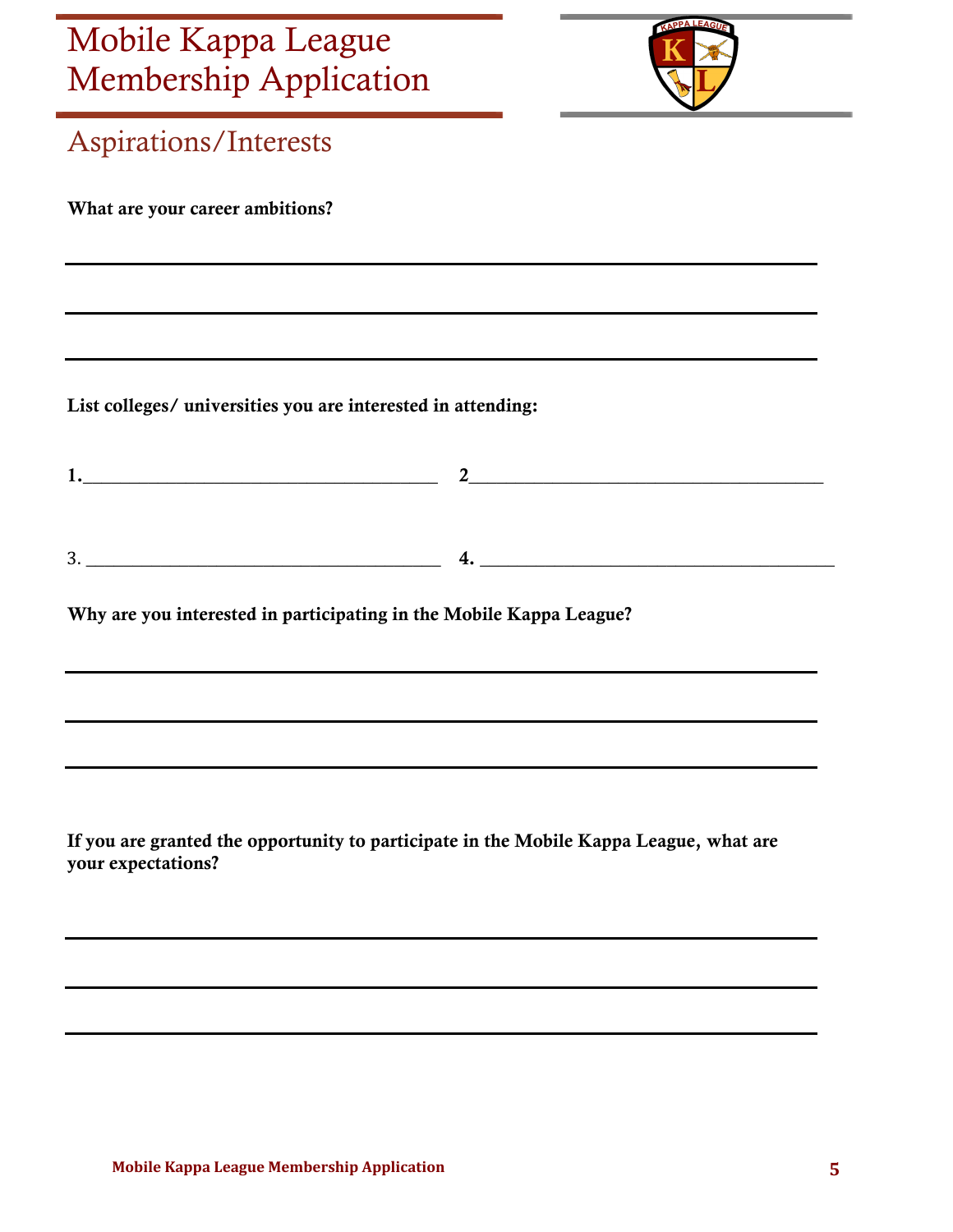

| Number of Persons Living in Household:  |                                           |
|-----------------------------------------|-------------------------------------------|
| Youth Lives With:                       | $\Box$ Mother $\Box$ Father $\Box$ Both   |
|                                         | $\Box$ Grandparents $\Box$ Other:         |
| Nationality:                            | $\Box$ Black $\Box$ White $\Box$ Hispanic |
|                                         | $\Box$ Asian $\Box$ Multi-Race            |
| Does your child have a hearing problem? | $\Box$ Yes $\Box$ No                      |
| If so, does he wear a hearing aid?      | $\Box$ Yes $\Box$ No                      |
| Does your child have a vision problem?  | $\Box$ Yes $\Box$ No                      |
| If so, does he wear glasses?            | $\Box$ Yes $\Box$ No                      |

Please list any medical conditions or allergies your child has that we should be aware of:

Has your child had a serious illness, injury or hospitalization in the past year? **☐** Yes **☐** No

If so, please describe.

Has your child ever been convicted of a misdemeanor or felony? **☐** Yes **☐** No If so, complete the following: (Do not include minor traffic violations)

| Date:    |  |
|----------|--|
| Offense: |  |
| Place:   |  |

### Photo Release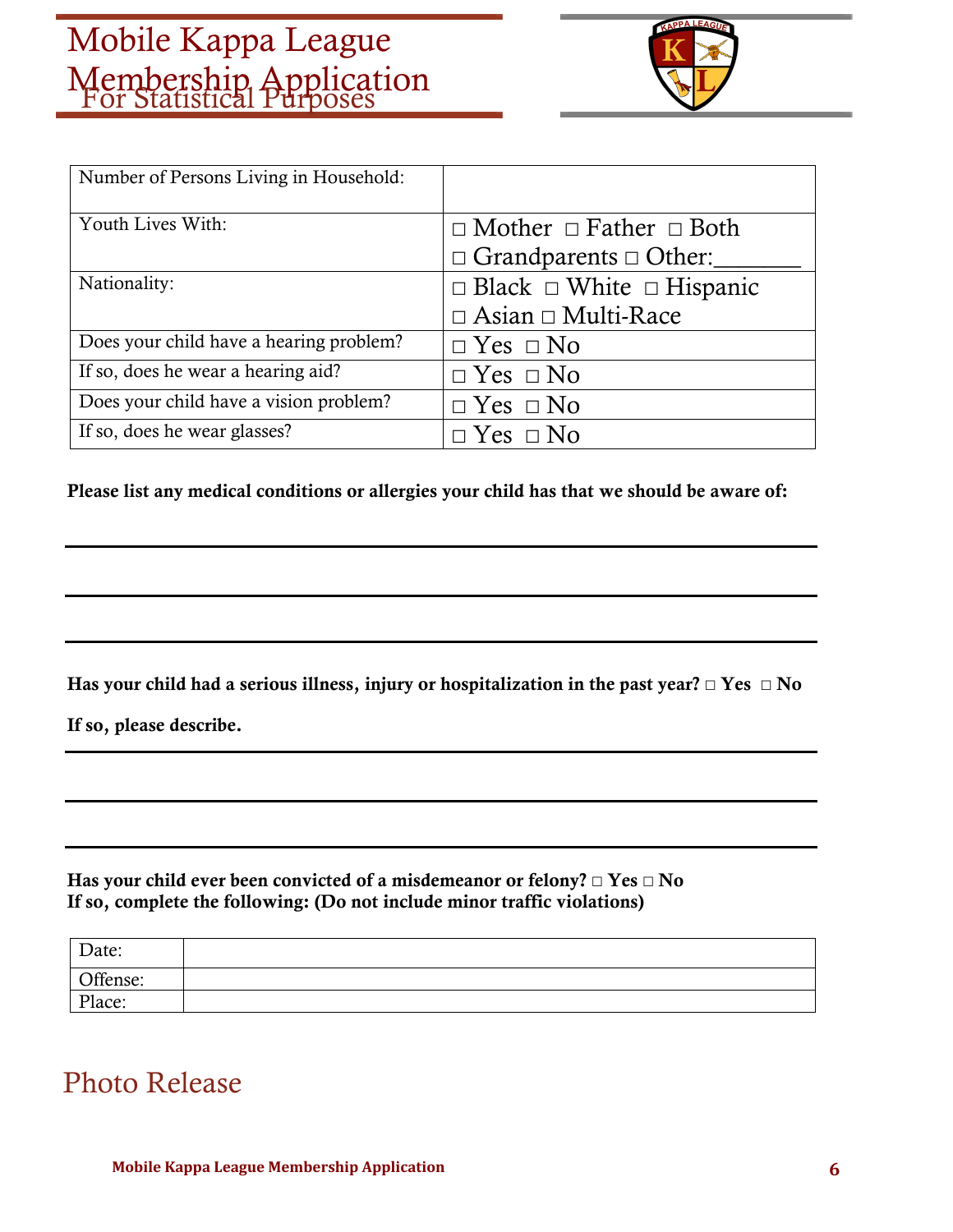

I give permission to the Mobile Chapter of Kappa Alpha Psi Fraternity, Inc., to use or release any photos of my child taken for the purpose of promoting the Fraternity and Guide Right Program.

| Parent/Guardian Signature: | Date: |
|----------------------------|-------|
| Parent/Guardian Signature: | Date: |

## Release for Medical Treatment

In the event of an emergency and the inability of the Mobile Chapter Officers/Advisors to obtain my consent, I hereby give permission for the Mobile Chapter of Kappa Alpha Psi Fraternity, Inc., to authorize any medical treatment or surgery in which a qualified physician or surgeon shall deem necessary for my child.

| Parent/Guardian Signature: | Date: |  |
|----------------------------|-------|--|
|----------------------------|-------|--|

Parent/Guardian Signature: \_\_\_\_\_\_\_\_\_\_\_\_\_\_\_\_\_\_\_\_\_\_\_\_\_\_\_\_\_ Date:\_\_\_\_\_\_\_\_\_\_\_\_\_

In case of an emergency, which hospital or urgent care do you prefer to have your child transported?

| Hospital/Urgent Care Facility: |  |
|--------------------------------|--|
| Primary Care Physician's Name: |  |

Parent/Guardian Signature: \_\_\_\_\_\_\_\_\_\_\_\_\_\_\_\_\_\_\_\_\_\_\_\_\_\_\_ Date: \_\_\_\_\_\_\_\_\_\_\_\_

## Parental Acknowledgment

I hereby give permission for my child to participate in the Mobile Guide Right/Kappa League Program. I understand that the Mobile Alumni Chapter of Kappa Alpha Psi Fraternity, Inc., is not responsible for personal injury or loss of property. I understand that my child is free to leave the program at any time. I agree to immediately update this application when any information changes.

| Parent/Guardian Signature: | Date: |
|----------------------------|-------|
| Parent/Guardian Signature: | Date: |

## Member Acknowledgment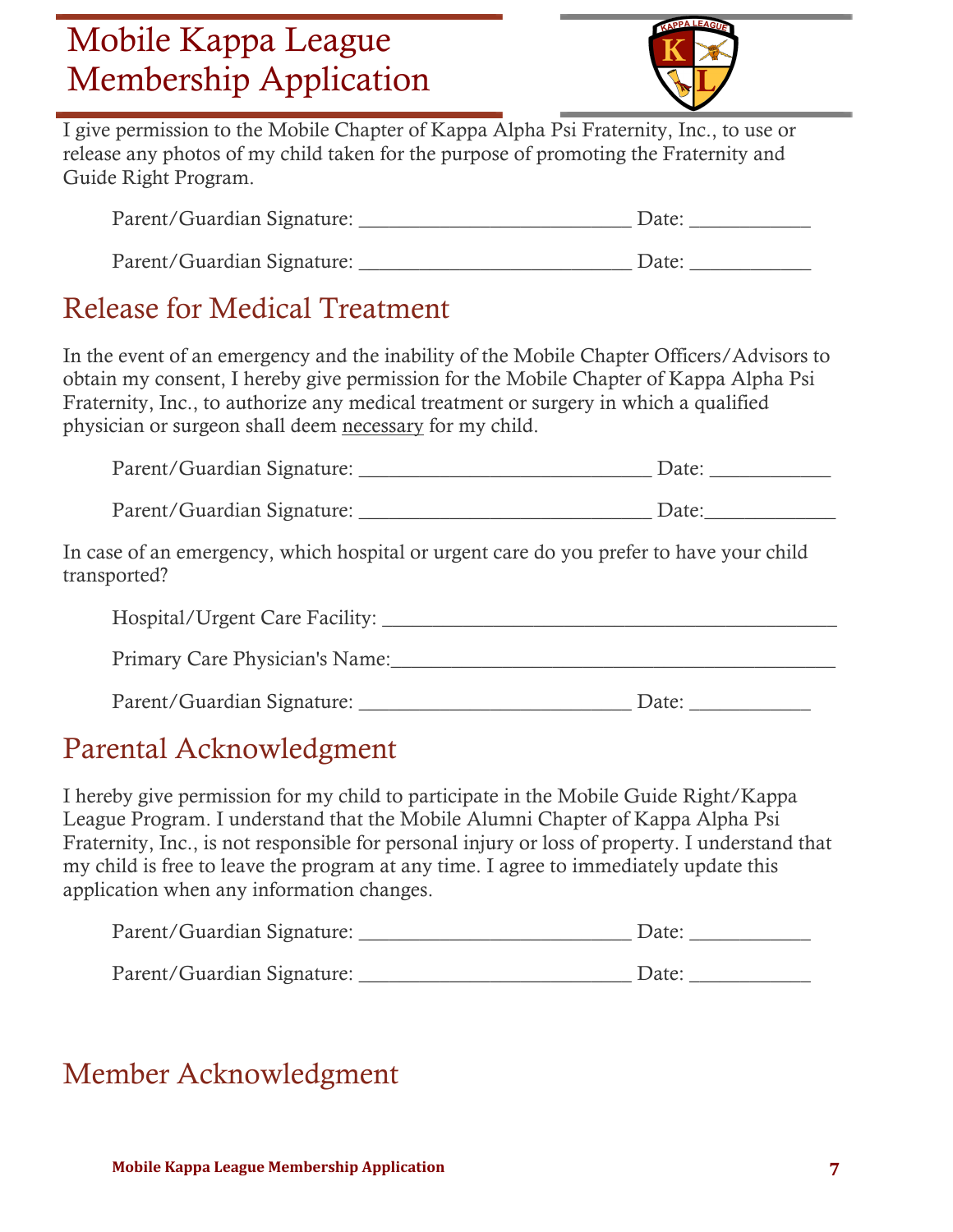

I wish to participate in the Mobile Alumni Guide Right/Kappa League program. I promise to be careful to prevent damage to any other buildings that may be used while participating in activities with the Kappa League program. I also agree to obey the rules of the Mobile Guide Right/ Kappa League program, and that at any time I can/will be expelled from the Guide Right/ Kappa League program for conduct that is detrimental to the program.

Member Signature:  $\qquad \qquad$  Date:

"I HEREBY REQUEST THAT SPONSORS, REFERENCES, PREVIOUS AND CURRENT EMPLOYERS CONTACTED BY THE MOBILE ALUMNI CHAPTER OF KAPPA ALPHA PSI FRATERNITY AND MOBILE KAPPA LEAGUE IN CONNECTION WITH THIS APPLICATION, FULLY RESPOND TO ALL INQUIRIES CONCERNING ME AND SPECIFICALLY WAIVE PRIOR WRITTEN NOTICE OF DISCLOSURE OF INFORMATION PERTAINING TO MY CHARACTER, PERSONNEL RECORD INFORMATION, INCLUDING DISCIPLINARY REPORTS, LETTERS OF REPRIMANDS OR OTHER DISCIPLINARY ACTION. IN CONSIDERATION OF THE ACCEPTANCE OF MY APPLICATION, I RELEASE THE MOBILE GUIDE RIGHT/KAPPA LEAGUE AND SPONSORS, REFERENCES, PREVIOUS AND PRESENT EMPLOYERS OF ANY CLAIMED LIABILITY ARISING OUT OF SUCH RESPONSE AND DISCLOSURE."

"I HEREBY REPRESENT THAT EACH ANSWER TO A QUESTION HEREIN AND ALL OTHER INFORMATION OTHERWISE FURNISHED IS TRUE AND CORRECT. I FURTHER REPRESENT THAT SUCH ANSWERS AND INFORMATION CONSTITUTE A FULL AND COMPLETE DISCLOSURE OF MY KNOWLEGDE WITH RESPECT TO THE QUESTION OR SUBJECT TO WHICH THE ANSWER OR INFORMATION RELATES. I UNDERSTAND THAT ANY INCORRECT, INCOMPLETE, OR FALSE STATEMENT OR INFORMATION FURNISHED BY ME MAY RESULT IN AUTOMATIC REJECTION. IN THE EVENT THAT I AM APPROVED FOR PARTICIPATION IN THE ELITE CHAPTER OF THE KAPPA LEAGUE, I AGREE TO COMPLY WITH ITS RULES AND REGULATIONS. I HEREBY AUTHORIZE MY SPONSORS, REFERENCES, PREVIOUS, AND PRESENT EMPLOYERS TO GIVE ANY INFORMATION REGARDING ME."

Applicant Signature: \_\_\_\_\_\_\_\_\_\_\_\_\_\_\_\_\_\_\_\_\_\_\_\_\_\_\_\_\_\_\_\_\_ Date:

Parent/Guardian Signature: \_\_\_\_\_\_\_\_\_\_\_\_\_\_\_\_\_\_\_\_\_\_\_\_\_\_\_ Date:

### Personal References

Must have a letter of recommendations from the name listed below. Letters can be emailed to mobilekappaleague1979@gmail.com or placed with the application.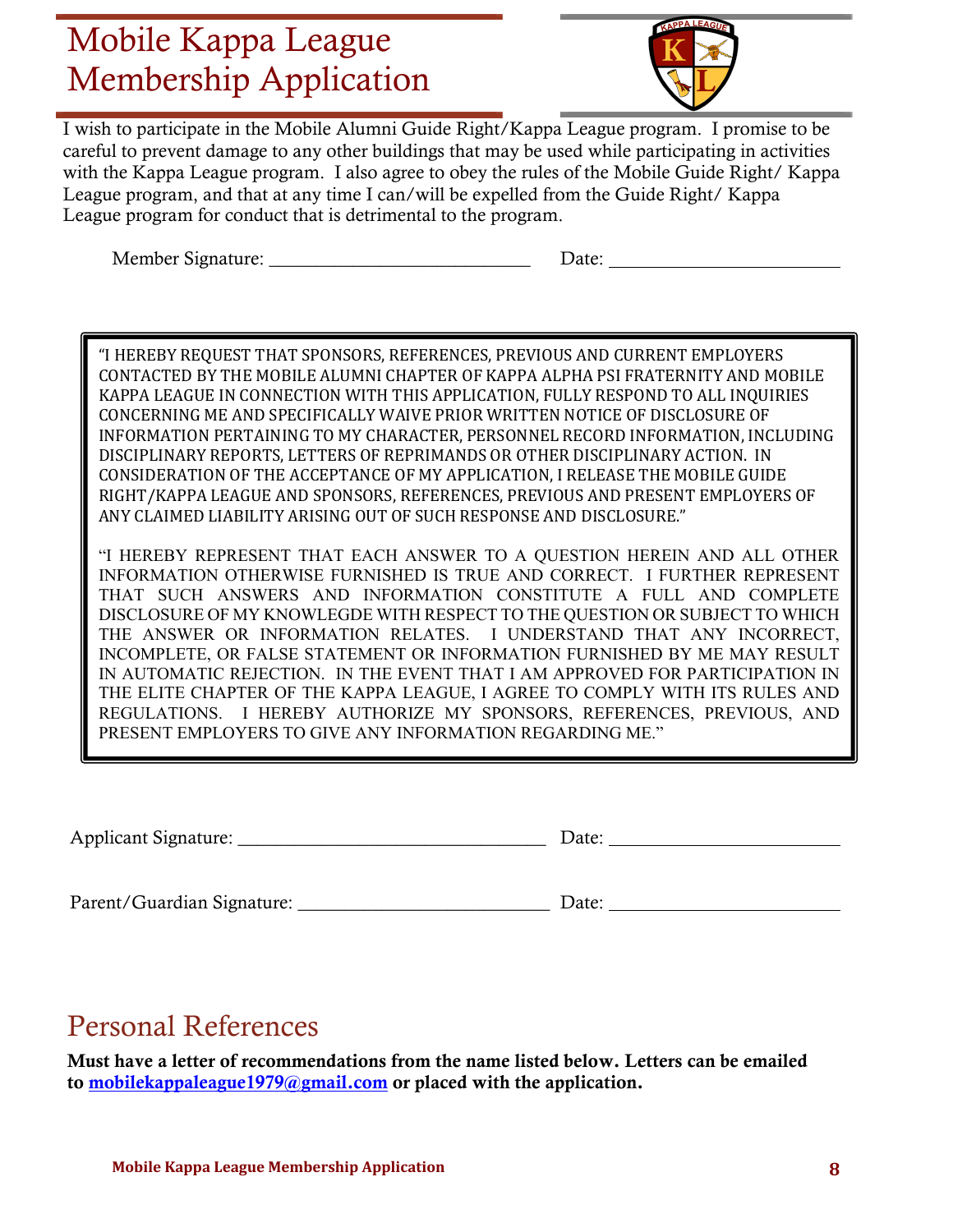

| Name (Teacher/Administrator):     |  |
|-----------------------------------|--|
| Phone number including area code: |  |
| School position:                  |  |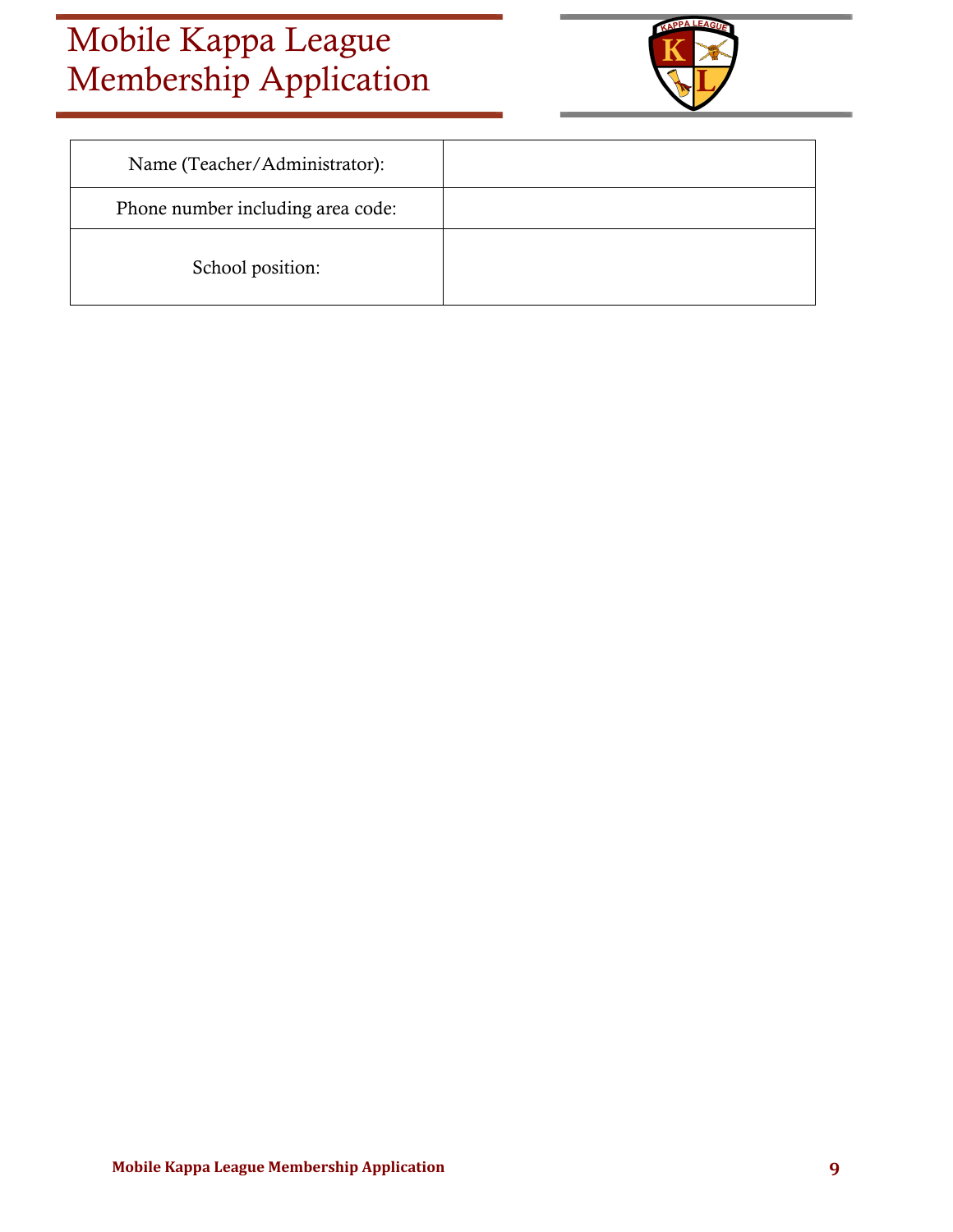

In exchange for my being allowed participating in the Elite Chapter of the Mobile **Kappa League**

#### **Mobile Kappa League ("KL"), I, and if I am not 21 years old, my parent or legal guardian (individually and collectively referred to below in the first person Singular)** agree to be bound by the following:

1. Voluntary Participation. I understand and confirm that my participation in the Program is voluntary**. \_\_\_\_\_\_\_\_\_ Parent Initial Member Initial\_\_\_\_\_\_\_\_\_**

2. Assumption of Risk. I assume all risks, known and unknown, foreseeable and unforeseeable, in any way connected with my participation in the Program. I accept personal responsibility for any liability, injury, loss or damage in any way connected with my participation in the Program. **.\_\_\_\_\_\_\_\_\_ Parent Initial Member Initial\_\_\_\_\_\_\_\_\_**

3. Release and Waiver. I release **Mobile Alumni Chapter of Kappa Alpha Psi Fraternity Inc., and Mobile Kappa League** and its directors, officers, employees, agents, volunteers, successors, and assigns from any and all liability for and waive any and all claims for injury, loss, or damage, including attorneys' fees, in any way connected with my participation in the Program (a "Claim"), whether or not caused in the whole or part by the negligence of **Mobile Alumni Chapter of Kappa Alpha Psi Fraternity Inc., and Mobile Kappa League** or any of the individuals mentioned above. **\_\_\_\_\_\_\_\_\_ Parent Initial Member Initial\_\_\_\_\_\_\_\_\_**

4. Consent to Medical Treatment. I authorize **Mobile Alumni Chapter of Kappa Alpha Psi Fraternity Inc.,** and **Mobile Kappa League** to provide to me, through medical personnel of its choice, customary medical assistance, transportation, and emergency medical services. This consent does not impose a duty upon **Kappa Alpha Psi Fraternity Inc.,** and **Mobile Kappa League** to provide such assistance, transportation, or services.

**\_\_\_\_\_\_\_\_\_ Parent Initial Member Initial\_\_\_\_\_\_\_\_\_**

5. Publication. I authorize **Mobile Alumni Chapter of Kappa Alpha Psi Fraternity Inc.,** and **Mobile Kappa League** to use my name, photo, materials produced for the program, or presentation in program for **Mobile Alumni Chapter of Kappa Alpha Psi Fraternity Inc.,** and **Mobile Kappa League** materials, including but not limited to, educational resources, press releases, web-based publicity, & other publicity materials.

**\_\_\_\_\_\_\_\_\_ Parent Initial Member Initial\_\_\_\_\_\_\_\_\_**

6. Severability. Each term and provision of the instrument shall be valid and enforced separately to the fullest extent permitted by law. **\_\_\_\_\_\_\_\_\_ Parent Initial** 

7. Applicable Law. This instrument shall be governed, construed, and enforced in accordance with the law of the State of Alabama. **\_\_\_\_\_\_\_\_\_ Parent Initial**